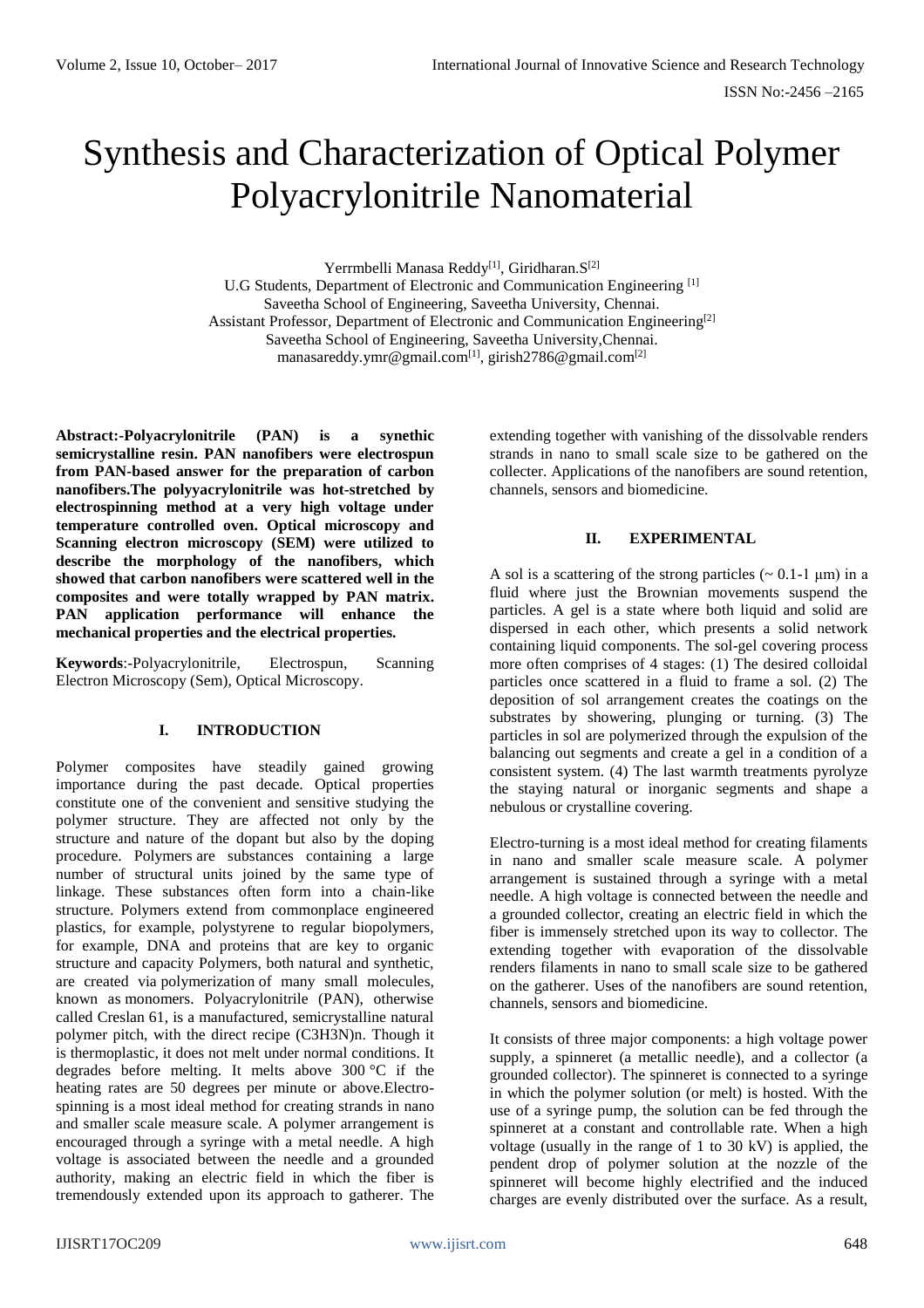ISSN No:-2456 –2165

the drop will experience two major types of electrostatic forces: the electrostatic repulsion between the surface charges; the coulombic forces exerted by the external electric field. Under the action of these electrostatic interactions, the liquid drop will be distorted into a conical object commonly known as Taylor cone. Once the strength of the electric field has surpassed a threshold value, the electrostatic force can overcome the surface tension of the polymer solution and thus force the ejection of a liquid jet from the nozzle. The electrified jet then undergoes a stretching and whipping process, leading to the formation of a long and thin thread. As the liquid jet is continuously elongated and the solvent is evaporated, itsdiameter can be greatly reduced from hundreds of micrometer to as small as tens of micrometers. Pulled in (inverse charge) by the grounded gatherer set under the spinneret, the charged fiber is regularly kept as a randomly situated, non-woven tangle.



Fig. 1

#### *A. Materials& Formation*

Gm of PAN is dissolved in 10ml of DMF (dimethylformamide).This solution is heated in stirring hot plate until a clear solution is obtained and until it becomes semi-fluid as like gel form. By using the e-spin equipment the characterization will be done, firstly the the syringe is filled with the prepared solution. Then the spinneret is connected to a syringe in which the polymer solution (or melt) is hosted. With the use of a syringe pump, the solution can be fed through the spinneret at a constant and controllable rate. When a high voltage (usually in the range of 1 to 30 kV) is applied, the pendent drop of polymer solution at the nozzle of the spinneret will become highly electrified and the induced charges are evenly distributed over the surface. After an hour the equipment is turned and the butter paper is removed to maintain its purity. Optical synthesis is done for these resulted fibers to know its effective optical properties.

## **III. RESULTS AND DISCUSSION**

Morphology and Microstructures of the Electrospun Composites Nanofibers:It can be seen from figure3 that there is no conspicuous conglutination in the nanofibers after the presentation, which demonstrated that nanofibers were moderately scattered well in the composites. Also, Figure 3(c) demonstrated the hot extended PAN nanofibers, archiving the better arrangement along the sheet hub after the hot extended handle. It can further be found that the arrangement of the filaments turned out to be nearer to parallel in the wake of being hot extended. Likewise, the normal distances across of the first as-spun strands were fundamentally decreased from 200nm to 120nm after hot extending.



Fig. 2: Optical Micrographs: (A) As-Spun Pure Partially Aligned PAN Nanofibers (B) As-Spun Partially Aligned PAN Nanofibers